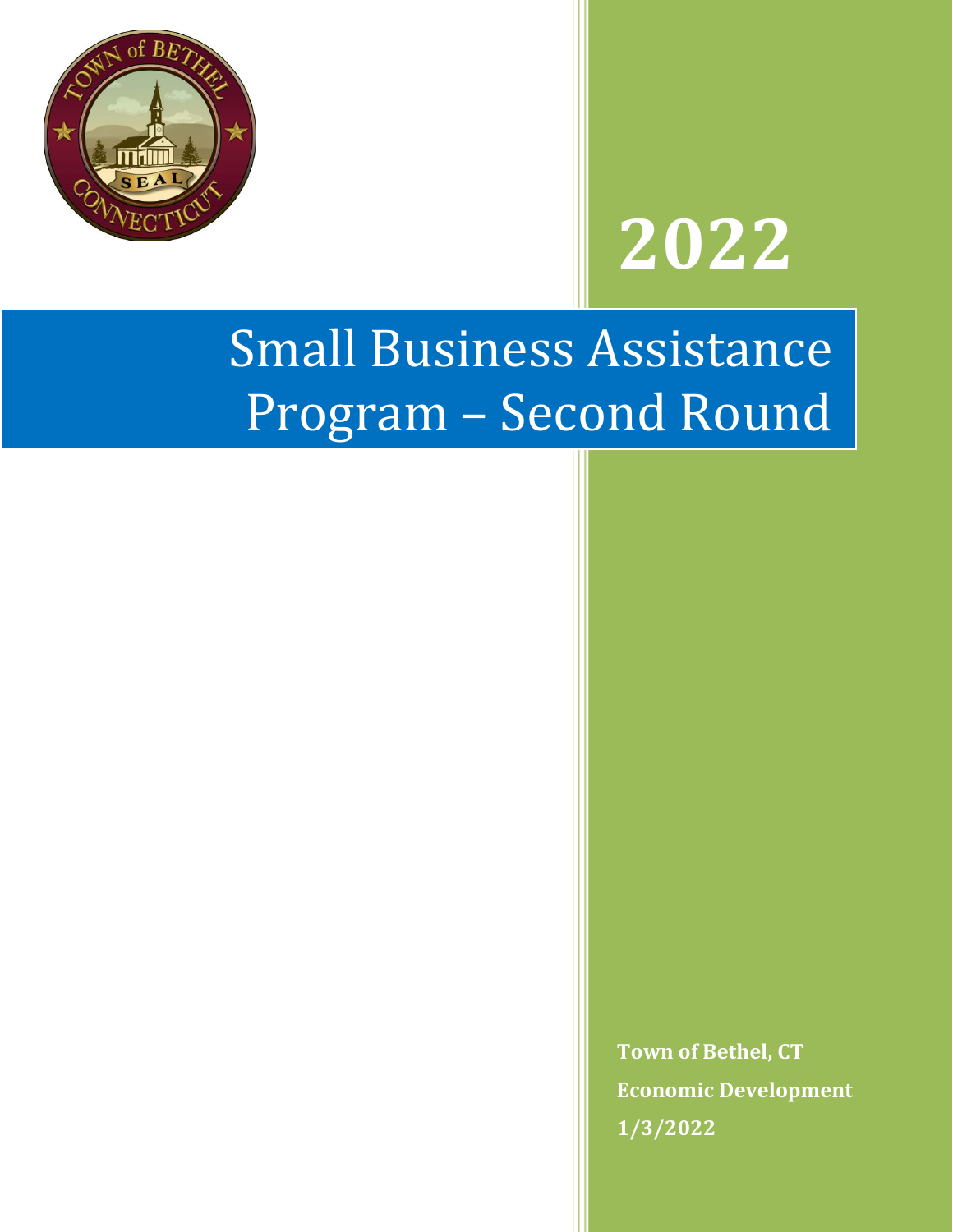#### **Small Business Assistance Program Overview**

The Bethel Small Business Assistance Program was established to provide limited, one-time direct financial assistance to eligible Bethel small businesses that employ 25 or fewer employees and that have been adversely impacted by the COVID pandemic. The Program is funded through the American Rescue Plan Act (ARPA) funds, and administered by the Town of Bethel's Economic Development Commission. The Program is intended to provide assistance to eligible Bethel businesses that have been impacted by the coronavirus pandemic and have a need for funding that will help the business and the Bethel business community become stronger in the current marketplace.

#### **Who is eligible to apply?**

To be eligible for assistance under this program, applicants must be a Bethel based business that is physically located and registered within the Town of Bethel and employs twenty five or fewer employees.

The business must currently be in and have been in operation as of January 1, 2019.

Applicant must be in good standing and current on its federal, state and local tax obligations and have no outstanding liens or judgments.

Applicant must be compliant with the Connecticut Department of Labor Office of Unemployment Assistance and all applicable state and federal employment laws and regulations, including but not limited to minimum wages, unemployment insurance, workers' compensation, and child labor.

The business must be able to demonstrate satisfactorily that it has been negatively impacted by the coronavirus pandemic and that the funding will enable the business to continue to operate and become stronger. The business must present a reasonable likelihood for long term viability.

The business must have a clear and specific use for the grant money and the grant money can only be used toward future expenditures.

Applicants must self certify the eligibility requirements on the application.

If a business received a Small Business Assistance grant in 2021 they are not eligible for the second round of grant funding.

#### **How much can I apply for?**

Eligible businesses may apply for grants of up to \$5,000. Funding is limited and it is anticipated that requests for assistance will be greater than funding on hand. Not all businesses approved for participation will receive the maximum amount. The amount will be based upon the documented need of the business and available resources.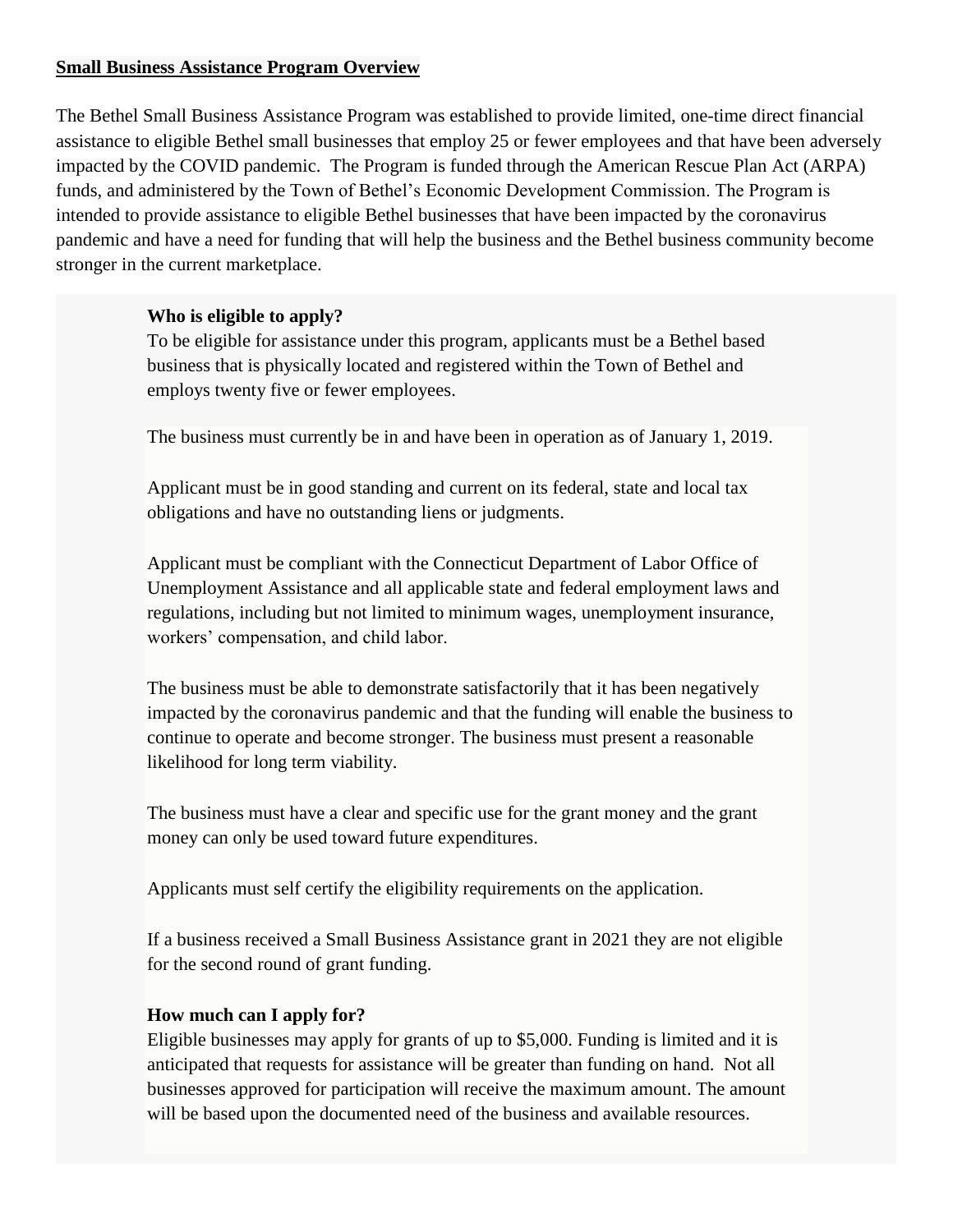Business must demonstrate economic hardship and demonstrate that the operating funds are necessary and sufficient, when combined with any other sources, to sustain the business.

#### **What is the approval process?**

All applications will be reviewed by the Director of Economic Development and a subcommittee of the Economic Development Commission. Their recommendations will be forwarded the Economic Development Commission for final approval. Program staff will make every effort to ensure timely review of all applications received.

In addition to program requirements, awards will be based on a number of factors including: the continued viability of the business enterprise, the degree to which the business has been impacted by the pandemic and the proposed use of the funds. Some examples of use of funds includes, but not limited to:

- Payroll costs
- Mortgage interest
- Rent
- Utilities
- Operational expenses
- Worker protection expenditures
- Costs associated with the compliance of public health measures
- Specific investment to enhance the viability of the business
- Construction of an outdoor dining area
- Innovative business or business community marketing program
- Workforce training or recruitment program

Priority will be given to woman-owned/ or minority owned businesses.

The Committee will also consider the extent to which the business has received other assistance to date and its access to other funding sources.

Upon approval, a formal agreement between the assisted business and the Town will be executed.

#### **Submissions:**

Applications will be able to be submitted as attachments to an email and sent to [eddirector@bethel-ct.gov.](mailto:eddirector@bethel-ct.gov) Applications will be accepted from **January 4th – February 1st.** Applications submitted prior or after this date will not be considered. Please title your email "Small Business Assistance Program – Round 2"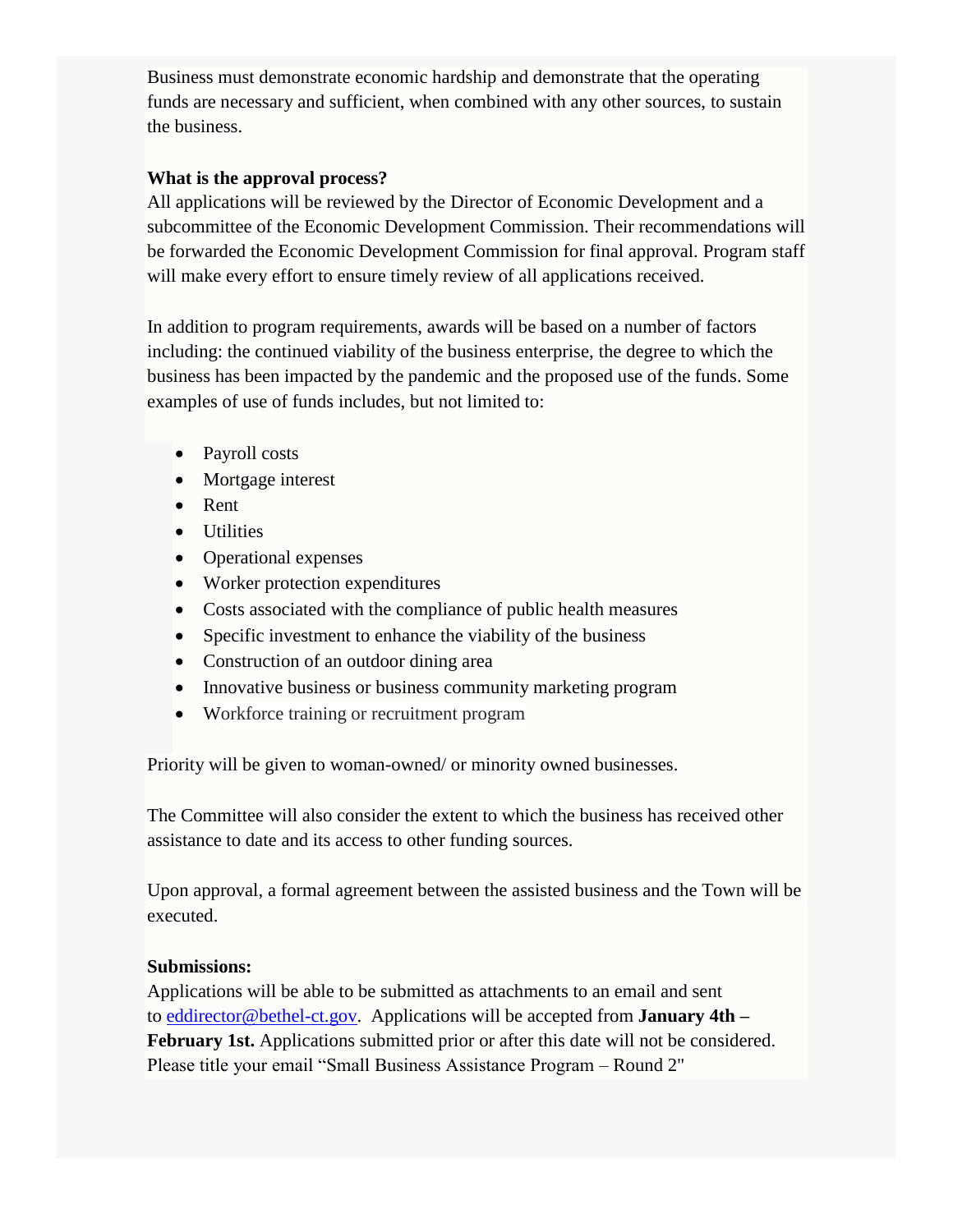#### **Rubric:**

Applications will be evaluated based on the following criteria.

| <b>Eligibility Requirements</b>      | Yes<br>$1$ pt) | No<br>(O pt) |  |
|--------------------------------------|----------------|--------------|--|
| Complete Application                 |                |              |  |
| <b>Application Submitted on Time</b> |                |              |  |
| Applicant Meets the Eligibility      |                |              |  |

**Total Score Needed = 3** 

*\*The applicant must score a 3 in order to be eligible for the grant.*

| <b>Priority Criteria</b>       | Yes<br>$(1$ pt) | No<br>$\left($ O pt $\right)$ |  |
|--------------------------------|-----------------|-------------------------------|--|
| <b>Woman or Minority Owned</b> |                 |                               |  |
| <b>Business</b>                |                 |                               |  |

**Priority Criteria Total Score (Max Score = 1)**

| <b>Other Criteria</b>        | Above<br>Average    | Average<br>(2 pt) | <b>Below</b><br>Average | <b>Missing</b><br>(0 pt) |
|------------------------------|---------------------|-------------------|-------------------------|--------------------------|
|                              | (3 <sub>p</sub> ts) |                   | (1 pt)                  |                          |
| Economic Hardship – Negative |                     |                   |                         |                          |
| Impact of COVID-19 on the    |                     |                   |                         |                          |
| <b>Business</b>              |                     |                   |                         |                          |
|                              |                     |                   |                         |                          |
| Use of Funds                 |                     |                   |                         |                          |
|                              |                     |                   |                         |                          |
| Does the submitted           |                     |                   |                         |                          |
| documentation support the    |                     |                   |                         |                          |
| amount being requested?      |                     |                   |                         |                          |
| Impact Grant would have on   |                     |                   |                         |                          |
| the Business                 |                     |                   |                         |                          |
| <b>Viability of Business</b> |                     |                   |                         |                          |
|                              |                     |                   |                         |                          |
| <b>Financial Need</b>        |                     |                   |                         |                          |

**Other Criteria Total Score (Max Score = 18)**

Application Total Score  $=$  \_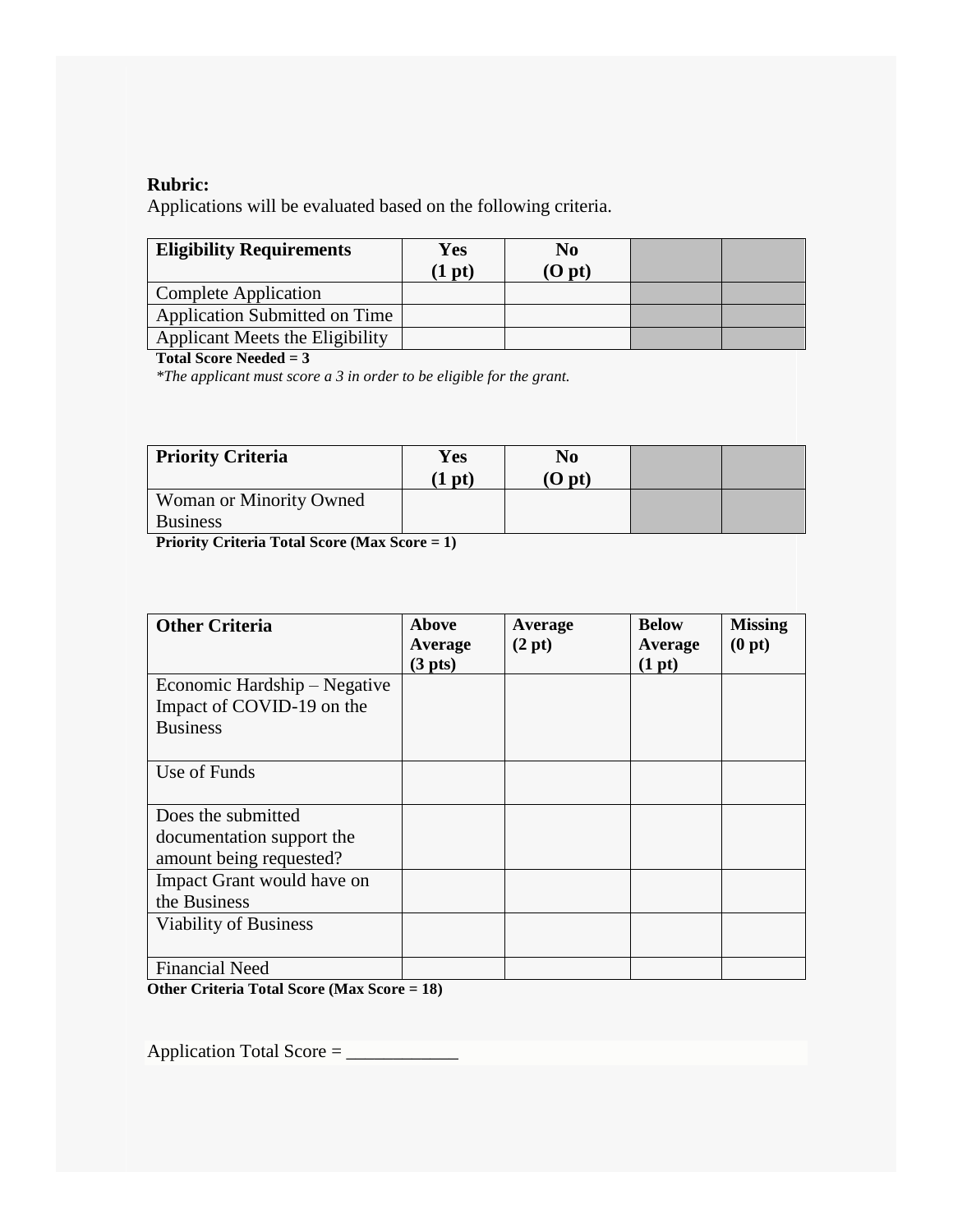### **BETHEL COVID-19 BUSINESS ASSISTANCE PROGRAM APPLICATION**

| <b>Section 1: Applicant Information</b>                            |                                                                                                        |  |
|--------------------------------------------------------------------|--------------------------------------------------------------------------------------------------------|--|
|                                                                    | Business Name                                                                                          |  |
|                                                                    |                                                                                                        |  |
|                                                                    |                                                                                                        |  |
|                                                                    |                                                                                                        |  |
|                                                                    |                                                                                                        |  |
|                                                                    |                                                                                                        |  |
|                                                                    | Federal Employer Identification Number (EIN) ___________________________________                       |  |
|                                                                    |                                                                                                        |  |
|                                                                    |                                                                                                        |  |
|                                                                    |                                                                                                        |  |
|                                                                    |                                                                                                        |  |
| <b>Briefly Describe Your Business:</b>                             |                                                                                                        |  |
|                                                                    |                                                                                                        |  |
|                                                                    |                                                                                                        |  |
|                                                                    | How many employees did your business have on January 1, 2019?                                          |  |
|                                                                    | How many employees does your business currently have on payroll? _______________                       |  |
| Is your business woman or minority owned? $\theta$ Yes $\theta$ No |                                                                                                        |  |
| <b>Section 2: Underwriting</b>                                     |                                                                                                        |  |
| Connecticut and the Town of Bethel? $\theta$ Yes $\theta$ No       | Are you and your business current on all tax obligations to the Internal Revenue Service, the State of |  |
| If no, please explain:                                             |                                                                                                        |  |
|                                                                    |                                                                                                        |  |
|                                                                    | Do you and your business have any outstanding liens or judgments? $\theta$ Yes $\theta$ No             |  |
| If yes, please explain:                                            |                                                                                                        |  |

\_\_\_\_\_\_\_\_\_\_\_\_\_\_\_\_\_\_\_\_\_\_\_\_\_\_\_\_\_\_\_\_\_\_\_\_\_\_\_\_\_\_\_\_\_\_\_\_\_\_\_\_\_\_\_\_\_\_\_\_\_\_\_\_\_\_\_\_\_\_\_\_\_\_\_\_\_\_\_\_\_\_\_\_\_\_\_\_\_\_ \_\_\_\_\_\_\_\_\_\_\_\_\_\_\_\_\_\_\_\_\_\_\_\_\_\_\_\_\_\_\_\_\_\_\_\_\_\_\_\_\_\_\_\_\_\_\_\_\_\_\_\_\_\_\_\_\_\_\_\_\_\_\_\_\_\_\_\_\_\_\_\_\_\_\_\_\_\_\_\_\_\_\_\_\_\_\_\_\_\_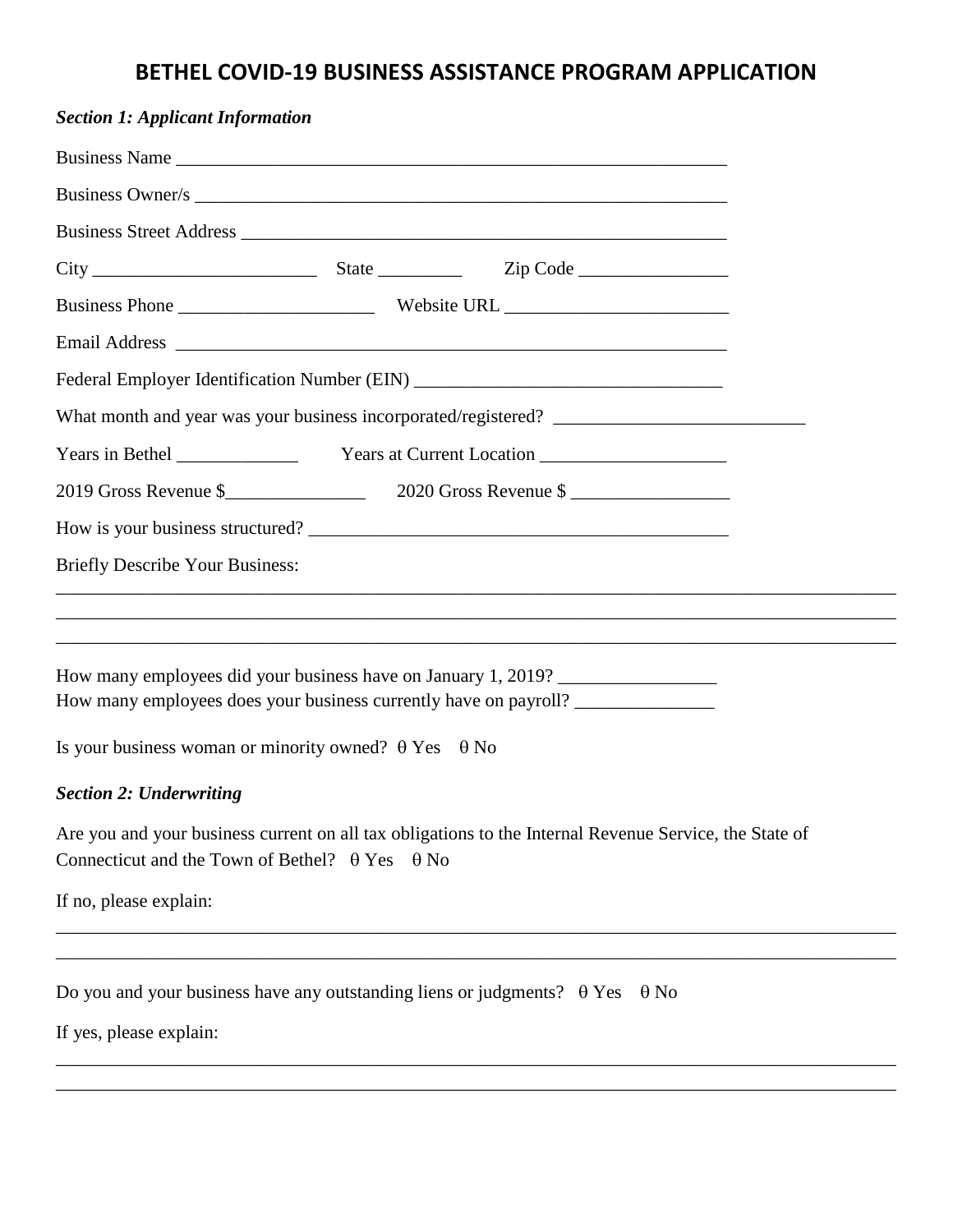Is the business compliant with the Connecticut Department of Labor Office of Unemployment Assistance and all applicable state and federal employment laws and regulations, including but not limited to minimum wages, unemployment insurance, workers' compensation, and child labor.  $\theta$  Yes  $\theta$  No

\_\_\_\_\_\_\_\_\_\_\_\_\_\_\_\_\_\_\_\_\_\_\_\_\_\_\_\_\_\_\_\_\_\_\_\_\_\_\_\_\_\_\_\_\_\_\_\_\_\_\_\_\_\_\_\_\_\_\_\_\_\_\_\_\_\_\_\_\_\_\_\_\_\_\_\_\_\_\_\_\_\_\_\_\_\_\_\_\_\_ \_\_\_\_\_\_\_\_\_\_\_\_\_\_\_\_\_\_\_\_\_\_\_\_\_\_\_\_\_\_\_\_\_\_\_\_\_\_\_\_\_\_\_\_\_\_\_\_\_\_\_\_\_\_\_\_\_\_\_\_\_\_\_\_\_\_\_\_\_\_\_\_\_\_\_\_\_\_\_\_\_\_\_\_\_\_\_\_\_\_

If no, please explain:

Have you applied for any funding from federal programs such as the Payroll Protection Program (PPP) or SBA Economic Injury Disaster Grant/Loan Program related to the current pandemic and disaster declaration?  $\theta$  Yes  $\theta$  No

Have you been approved or received any funding to date from federal or state relief programs related to the pandemic and disaster declaration?  $\theta$  Yes  $\theta$  No

\_\_\_\_\_\_\_\_\_\_\_\_\_\_\_\_\_\_\_\_\_\_\_\_\_\_\_\_\_\_\_\_\_\_\_\_\_\_\_\_\_\_\_\_\_\_\_\_\_\_\_\_\_\_\_\_\_\_\_\_\_\_\_\_\_\_\_\_\_\_\_\_\_\_\_\_\_\_\_\_\_\_\_\_\_\_\_\_\_\_\_\_\_\_\_\_\_\_ \_\_\_\_\_\_\_\_\_\_\_\_\_\_\_\_\_\_\_\_\_\_\_\_\_\_\_\_\_\_\_\_\_\_\_\_\_\_\_\_\_\_\_\_\_\_\_\_\_\_\_\_\_\_\_\_\_\_\_\_\_\_\_\_\_\_\_\_\_\_\_\_\_\_\_\_\_\_\_\_\_\_\_\_\_\_\_\_\_\_\_\_\_\_\_\_\_\_

\_\_\_\_\_\_\_\_\_\_\_\_\_\_\_\_\_\_\_\_\_\_\_\_\_\_\_\_\_\_\_\_\_\_\_\_\_\_\_\_\_\_\_\_\_\_\_\_\_\_\_\_\_\_\_\_\_\_\_\_\_\_\_\_\_\_\_\_\_\_\_\_\_\_\_\_\_\_\_\_\_\_\_\_\_\_\_\_\_\_\_\_\_\_\_\_\_\_ \_\_\_\_\_\_\_\_\_\_\_\_\_\_\_\_\_\_\_\_\_\_\_\_\_\_\_\_\_\_\_\_\_\_\_\_\_\_\_\_\_\_\_\_\_\_\_\_\_\_\_\_\_\_\_\_\_\_\_\_\_\_\_\_\_\_\_\_\_\_\_\_\_\_\_\_\_\_\_\_\_\_\_\_\_\_\_\_\_\_\_\_\_\_\_\_\_\_ \_\_\_\_\_\_\_\_\_\_\_\_\_\_\_\_\_\_\_\_\_\_\_\_\_\_\_\_\_\_\_\_\_\_\_\_\_\_\_\_\_\_\_\_\_\_\_\_\_\_\_\_\_\_\_\_\_\_\_\_\_\_\_\_\_\_\_\_\_\_\_\_\_\_\_\_\_\_\_\_\_\_\_\_\_\_\_\_\_\_\_\_\_\_\_\_\_\_ \_\_\_\_\_\_\_\_\_\_\_\_\_\_\_\_\_\_\_\_\_\_\_\_\_\_\_\_\_\_\_\_\_\_\_\_\_\_\_\_\_\_\_\_\_\_\_\_\_\_\_\_\_\_\_\_\_\_\_\_\_\_\_\_\_\_\_\_\_\_\_\_\_\_\_\_\_\_\_\_\_\_\_\_\_\_\_\_\_\_\_\_\_\_\_\_\_\_ \_\_\_\_\_\_\_\_\_\_\_\_\_\_\_\_\_\_\_\_\_\_\_\_\_\_\_\_\_\_\_\_\_\_\_\_\_\_\_\_\_\_\_\_\_\_\_\_\_\_\_\_\_\_\_\_\_\_\_\_\_\_\_\_\_\_\_\_\_\_\_\_\_\_\_\_\_\_\_\_\_\_\_\_\_\_\_\_\_\_\_\_\_\_\_\_\_\_

\_\_\_\_\_\_\_\_\_\_\_\_\_\_\_\_\_\_\_\_\_\_\_\_\_\_\_\_\_\_\_\_\_\_\_\_\_\_\_\_\_\_\_\_\_\_\_\_\_\_\_\_\_\_\_\_\_\_\_\_\_\_\_\_\_\_\_\_\_\_\_\_\_\_\_\_\_\_\_\_\_\_\_\_\_\_\_\_\_\_\_\_\_\_\_\_\_\_ \_\_\_\_\_\_\_\_\_\_\_\_\_\_\_\_\_\_\_\_\_\_\_\_\_\_\_\_\_\_\_\_\_\_\_\_\_\_\_\_\_\_\_\_\_\_\_\_\_\_\_\_\_\_\_\_\_\_\_\_\_\_\_\_\_\_\_\_\_\_\_\_\_\_\_\_\_\_\_\_\_\_\_\_\_\_\_\_\_\_\_\_\_\_\_\_\_\_ \_\_\_\_\_\_\_\_\_\_\_\_\_\_\_\_\_\_\_\_\_\_\_\_\_\_\_\_\_\_\_\_\_\_\_\_\_\_\_\_\_\_\_\_\_\_\_\_\_\_\_\_\_\_\_\_\_\_\_\_\_\_\_\_\_\_\_\_\_\_\_\_\_\_\_\_\_\_\_\_\_\_\_\_\_\_\_\_\_\_\_\_\_\_\_\_\_\_ \_\_\_\_\_\_\_\_\_\_\_\_\_\_\_\_\_\_\_\_\_\_\_\_\_\_\_\_\_\_\_\_\_\_\_\_\_\_\_\_\_\_\_\_\_\_\_\_\_\_\_\_\_\_\_\_\_\_\_\_\_\_\_\_\_\_\_\_\_\_\_\_\_\_\_\_\_\_\_\_\_\_\_\_\_\_\_\_\_\_\_\_\_\_\_\_\_\_ \_\_\_\_\_\_\_\_\_\_\_\_\_\_\_\_\_\_\_\_\_\_\_\_\_\_\_\_\_\_\_\_\_\_\_\_\_\_\_\_\_\_\_\_\_\_\_\_\_\_\_\_\_\_\_\_\_\_\_\_\_\_\_\_\_\_\_\_\_\_\_\_\_\_\_\_\_\_\_\_\_\_\_\_\_\_\_\_\_\_\_\_\_\_\_\_\_\_

\_\_\_\_\_\_\_\_\_\_\_\_\_\_\_\_\_\_\_\_\_\_\_\_\_\_\_\_\_\_\_\_\_\_\_\_\_\_\_\_\_\_\_\_\_\_\_\_\_\_\_\_\_\_\_\_\_\_\_\_\_\_\_\_\_\_\_\_\_\_\_\_\_\_\_\_\_\_\_\_\_\_\_\_\_\_\_\_\_\_\_\_\_\_\_\_\_\_ \_\_\_\_\_\_\_\_\_\_\_\_\_\_\_\_\_\_\_\_\_\_\_\_\_\_\_\_\_\_\_\_\_\_\_\_\_\_\_\_\_\_\_\_\_\_\_\_\_\_\_\_\_\_\_\_\_\_\_\_\_\_\_\_\_\_\_\_\_\_\_\_\_\_\_\_\_\_\_\_\_\_\_\_\_\_\_\_\_\_\_\_\_\_\_\_\_\_ \_\_\_\_\_\_\_\_\_\_\_\_\_\_\_\_\_\_\_\_\_\_\_\_\_\_\_\_\_\_\_\_\_\_\_\_\_\_\_\_\_\_\_\_\_\_\_\_\_\_\_\_\_\_\_\_\_\_\_\_\_\_\_\_\_\_\_\_\_\_\_\_\_\_\_\_\_\_\_\_\_\_\_\_\_\_\_\_\_\_\_\_\_\_\_\_\_\_ \_\_\_\_\_\_\_\_\_\_\_\_\_\_\_\_\_\_\_\_\_\_\_\_\_\_\_\_\_\_\_\_\_\_\_\_\_\_\_\_\_\_\_\_\_\_\_\_\_\_\_\_\_\_\_\_\_\_\_\_\_\_\_\_\_\_\_\_\_\_\_\_\_\_\_\_\_\_\_\_\_\_\_\_\_\_\_\_\_\_\_\_\_\_\_\_\_\_ \_\_\_\_\_\_\_\_\_\_\_\_\_\_\_\_\_\_\_\_\_\_\_\_\_\_\_\_\_\_\_\_\_\_\_\_\_\_\_\_\_\_\_\_\_\_\_\_\_\_\_\_\_\_\_\_\_\_\_\_\_\_\_\_\_\_\_\_\_\_\_\_\_\_\_\_\_\_\_\_\_\_\_\_\_\_\_\_\_\_\_\_\_\_\_\_\_\_

If yes, please provide details as to program and amount:

Funds being requested? *(up to \$5,000)* \_\_\_\_\_\_\_\_\_\_\_\_\_\_\_\_\_\_\_\_\_\_\_\_\_\_\_

*Please provide documentation supporting the funds you are requesting i.e. estimates or quotes.*

Please describe the impact of COVID-19 on your business:

How will you use the funds?

What impact will the grant have on your business?